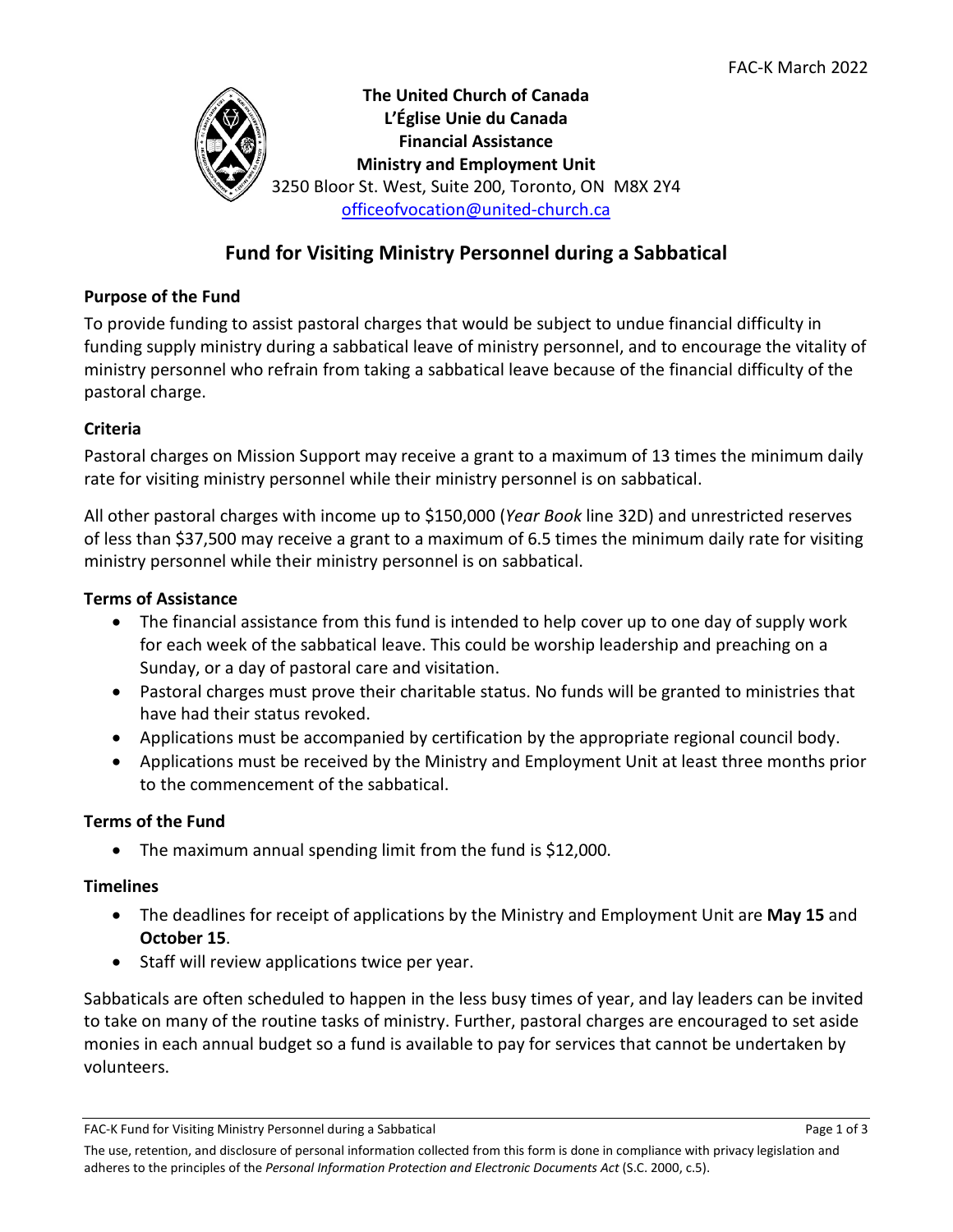## **Pastoral Charge Information**

| Name of Pastoral Charge and the state of Pastoral Charge                                                                                                                                                                                                                                                                                                         |                         |             |
|------------------------------------------------------------------------------------------------------------------------------------------------------------------------------------------------------------------------------------------------------------------------------------------------------------------------------------------------------------------|-------------------------|-------------|
| Address<br><u> 1980 - Johann Barnett, fransk politiker (d. 1980)</u>                                                                                                                                                                                                                                                                                             |                         |             |
|                                                                                                                                                                                                                                                                                                                                                                  | Street Address          |             |
| City/Town                                                                                                                                                                                                                                                                                                                                                        | Province                | Postal Code |
|                                                                                                                                                                                                                                                                                                                                                                  |                         |             |
| Name                                                                                                                                                                                                                                                                                                                                                             | Position                | Email       |
| Name of Ministry Personnel Taking Sabbatical ___________________________________                                                                                                                                                                                                                                                                                 |                         |             |
|                                                                                                                                                                                                                                                                                                                                                                  |                         |             |
| Does this pastoral charge receive Mission Support? $\Box$ Yes $\Box$ No Amount Requested: \$                                                                                                                                                                                                                                                                     |                         |             |
| I certify that the information in this application is true, and the attached financial statement is correct.                                                                                                                                                                                                                                                     |                         |             |
| Signature                                                                                                                                                                                                                                                                                                                                                        | Name                    | Date        |
|                                                                                                                                                                                                                                                                                                                                                                  | Role in pastoral charge |             |
| <b>Regional Council Approval</b>                                                                                                                                                                                                                                                                                                                                 |                         |             |
|                                                                                                                                                                                                                                                                                                                                                                  |                         |             |
|                                                                                                                                                                                                                                                                                                                                                                  |                         |             |
| Chair of Pastoral Relations Committee (or equivalent) __________________________                                                                                                                                                                                                                                                                                 |                         | Phone       |
| I certify that the ministry personnel in the above-named pastoral charge will be on sabbatical on the<br>dates shown. On recommendation from our committee, this regional council and/or its executive<br>concurs that this pastoral charge would be subject to undue financial difficulty in funding visiting<br>ministry personnel during the sabbatical time. |                         |             |
| <b>Regional Council</b>                                                                                                                                                                                                                                                                                                                                          |                         |             |
| Signature                                                                                                                                                                                                                                                                                                                                                        | Name                    | Date        |
| <b>Instructions</b>                                                                                                                                                                                                                                                                                                                                              |                         |             |
| 1. This application and accompanying financial statement must be completed by the pastoral<br>charge and forwarded to the regional council.<br>2. Attach a copy of a recent financial statement (see simplified form below).<br>3. Upon regional council approval, forward the application to:                                                                   |                         |             |
| officeofvocation@united-church.ca                                                                                                                                                                                                                                                                                                                                |                         |             |
| Ministry and Employment Unit, The United Church of Canada<br>3250 Bloor St. West, Suite 200<br>Toronto, ON M8X 2Y4                                                                                                                                                                                                                                               |                         |             |
| FAC-K Fund for Visiting Ministry Personnel during a Sabbatical                                                                                                                                                                                                                                                                                                   |                         | Page 2 of 3 |

The use, retention, and disclosure of personal information collected from this form is done in compliance with privacy legislation and adheres to the principles of the *Personal Information Protection and Electronic Documents Act* (S.C. 2000, c.5).